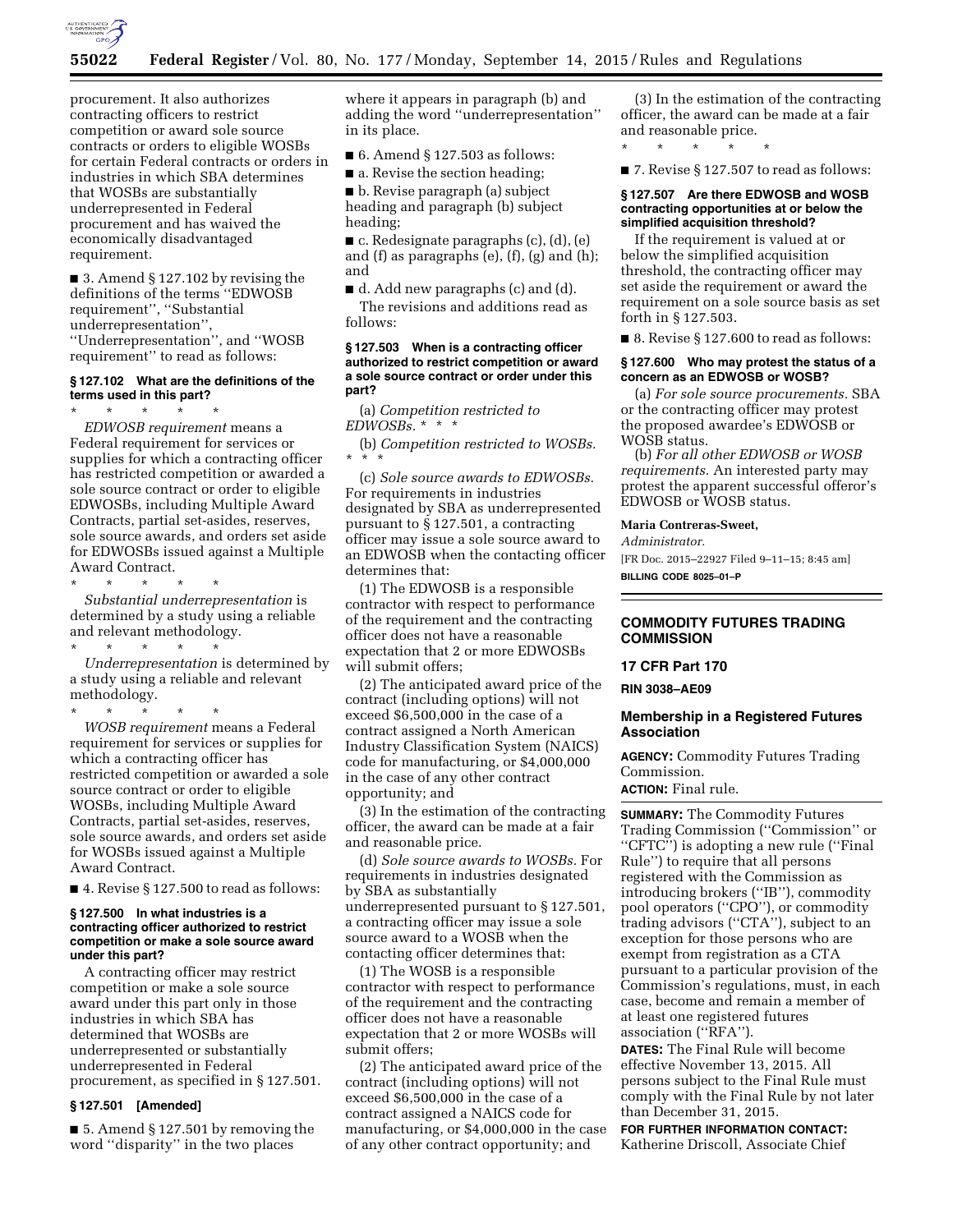Counsel, 202–418–5544, *[kdriscoll@](mailto:kdriscoll@cftc.gov) [cftc.gov;](mailto:kdriscoll@cftc.gov)* or Jacob Chachkin, Special Counsel, 202–418–5496, *[jchachkin@](mailto:jchachkin@cftc.gov) [cftc.gov,](mailto:jchachkin@cftc.gov)* Division of Swap Dealer and Intermediary Oversight, Commodity Futures Trading Commission, Three Lafayette Centre, 1155 21st Street NW., Washington, DC 20581.

## **SUPPLEMENTARY INFORMATION:**

# **I. Background**

Part 170 of the Commission's regulations relates to RFAs. An RFA is an association of persons registered with the Commission as such pursuant to Section 17 of the Commodity Exchange Act (''CEA'' or ''Act'').1 Subject to Commission oversight, RFAs serve a vital self-regulatory role by functioning as frontline regulators of their members (which members also remain subject to Commission oversight).

An RFA cannot enforce its rules over Commission registrants who are not members of the RFA.<sup>2</sup> As such, the Commission promulgated regulations 170.15 and 170.16 to require each registered futures commission merchant (''FCM''), and each registered swap dealer (''SD'') and major swap participant (''MSP''), respectively, to be an RFA member, subject to an exception for certain notice registered securities brokers or dealers.<sup>3</sup> Because the National Futures Association (''NFA'') was the only RFA under Section 17(a) of the CEA 4 at the time § 170.15 and § 170.16, respectively, were promulgated, these registered FCMs, SDs, and MSPs were required to be NFA members and, thus, were subject to NFA's rules. The Commission did not promulgate regulations requiring other Commission registrants, including IBs,5

2Those Commission registrants that are not RFA members are nevertheless subject to the rules and regulations of the Commission. *See* 7 U.S.C. 21(e), which specifies that any person registered under the CEA, who is not an RFA member, ''in addition to the other requirements and obligations of [the CEA] and the regulations thereunder shall be subject to such other rules and regulations as the Commission may find necessary to protect the public interest and promote just and equitable principles of trade.

3 17 CFR 170.15 and 170.16. *See also* Registration of Swap Dealers and Major Swap Participants, 77 FR 2613 (Jan. 19, 2012).

4 7 U.S.C. 21(a). NFA remains the only RFA under Section 17(a) of the CEA and is also a selfregulatory organization (''SRO''). Per Commission regulation 1.3(ee), SROs are designated contract markets, swap execution facilities, and registered futures associations. 17 CFR 1.3(ee). Certain SROs maintain and update, among other things, a standardized audit program and coordinate audit and financial statement surveillance activities over certain types of firms that are members of more than one SRO. *See* 17 CFR 1.52.

5 IB is defined, subject to certain exclusions and additions, in CEA Section 1a(31) as any person (except an individual who elects to be and is

 $CPOs<sup>6</sup>$  and  $CTAs<sup>7</sup>$  to be members of an  $RFA$ . One of the NFA rules to which

registered as an associated person of a futures commission merchant) (i) who (I) is engaged in soliciting or in accepting orders for (aa) the purchase or sale of any commodity for future delivery, security futures product, or swap; (bb) any agreement, contract, or transaction described in Section  $2(c)(2)(C)(i)$  or Section  $2(c)(2)(D)(i)$ ; (cc) any commodity option authorized under Section 4c; or (dd) any leverage transaction authorized under Section 19; and (II) does not accept any money, securities, or property (or extend credit in lieu thereof) to margin, guarantee, or secure any trades or contracts that result or may result therefrom; or (ii) who is registered with the Commission as an IB. 7 U.S.C. 1a(31).

IB is further defined, subject to certain exclusions and additions, in Commission regulation 1.3(mm) as (1) Any person who, for compensation or profit, whether direct or indirect: (i) Is engaged in soliciting or in accepting orders (other than in a clerical capacity) for the purchase or sale of any commodity for future delivery, security futures product, or swap; any agreement, contract or transaction described in Section 2(c)(2)(C)(i) or Section 2(c)(2)(D)(i) of the Act; any commodity option transaction authorized under Section 4c; or any leverage transaction authorized under Section 19; or who is registered with the Commission as an IB; and (ii) Does not accept any money, securities, or property (or extend credit in lieu thereof) to margin, guarantee, or secure any trades or contracts that result or may result therefrom. 17 CFR 1.3(mm).

IBs are subject to registration with the Commission under CEA Section 4d(g) and Commission regulation 3.4(a). 7 U.S.C. 6d(g) and 17 CFR 3.4(a).

6CPO is defined, subject to certain exclusions and additions, in CEA Section 1a(11) as any person (i) engaged in a business that is of the nature of a commodity pool, investment trust, syndicate, or similar form of enterprise, and who, in connection therewith, solicits, accepts, or receives from others, funds, securities, or property, either directly or through capital contributions, the sale of stock or other forms of securities, or otherwise, for the purpose of trading in commodity interests, including any (I) commodity for future delivery, security futures product, or swap; (II) agreement, contract, or transaction described in Section  $2(c)(2)(C)(i)$  or Section  $2(c)(2)(D)(i)$ ; (III) commodity option authorized under Section 4c; or (IV) leverage transaction authorized under Section 19; or (ii) who is registered with the Commission as a CPO. 7 U.S.C. 1a(11).

CPO is further defined, subject to certain exclusions and additions, in Commission regulation 1.3(cc) as any person engaged in a business which is of the nature of a commodity pool, investment trust, syndicate, or similar form of enterprise, and who, in connection therewith, solicits, accepts, or receives from others, funds, securities, or property, either directly or through capital contributions, the sale of stock or other forms of securities, or otherwise, for the purpose of trading in commodity interests, including any commodity for future delivery, security futures product, or swap; any agreement, contract or transaction described in Section  $2(c)(2)(C)(i)$  or Section  $2(c)(2)(D)(i)$  of the Act; any commodity option authorized under Section 4c of the Act; any leverage transaction authorized under Section 19 of the Act; or any person who is registered with the Commission as a CPO, but does not include such persons not within the intent of the definition as the Commission may specify by rule or regulation or by order. 17 CFR 1.3(cc).

CPOs are subject to registration with the Commission under CEA Section 4m and Commission regulation 3.4(a). 7 U.S.C. 6m and 17

<sup>7</sup> CTA is defined, subject to certain exclusions and additions, in CEA Section 1(a)(12) as any

NFA members are subject, however, is NFA's Bylaw 1101. NFA Bylaw 1101 requires that, generally, no NFA member may ''carry an account, accept an order or handle a transaction in commodity futures contracts'' for, or on behalf of, any non-member of NFA that is required to be registered with the Commission as, among other things, an IB, CPO, or CTA.8 Accordingly, any IB, CPO, or CTA required to be registered with the Commission that desires to conduct business with respect to commodity futures contracts directly with an FCM that is an NFA member must also become an NFA member, and derivatively, must ensure that it only conducts such business with those IBs, CPOs, or CTAs that also are NFA members. Therefore, § 170.15, at the time it was promulgated, operated in conjunction with NFA Bylaw 1101 ''to assure essentially complete NFA membership from the universe of commodity professionals: [FCMs, CPOs, CTAs, and IBs].'' 9

Title VII of the Dodd-Frank Wall Street Reform and Consumer Protection Act (''Dodd-Frank Act'') amended the

CTA is further defined, subject to certain exclusions and additions, in Commission regulation 1.3(bb) as any person who, for compensation or profit, engages in the business of advising others, either directly or through publications, writings or electronic media, as to the value of or the advisability of trading in any contract of sale of a commodity for future delivery, security futures product, or swap; any agreement, contract or transaction described in Section 2(c)(2)(C)(i) or Section 2(c)(2)(D)(i) of the Act; any commodity option authorized under Section 4c of the Act; any leverage transaction authorized under Section 19 of the Act; any person registered with the Commission as a CTA; or any person, who, for compensation or profit, and as part of a regular business, issues or promulgates analyses or reports concerning any of the foregoing. 17 CFR 1.3(bb).

CTAs are subject to registration with the Commission under CEA Section 4m and Commission regulation 3.4(a). 7 U.S.C. 6m and 17 CFR 3.4(a).

8NFA Bylaw 1101 is available at: *[http://www.nfa.](http://www.nfa.futures.org/nfamanual/NFAManual.aspx?RuleID=BYLAW%201101&Section=3) [futures.org/nfamanual/NFAManual.aspx?RuleID=](http://www.nfa.futures.org/nfamanual/NFAManual.aspx?RuleID=BYLAW%201101&Section=3) [BYLAW%201101&Section=3.](http://www.nfa.futures.org/nfamanual/NFAManual.aspx?RuleID=BYLAW%201101&Section=3)* 

9Futures Associations: Futures Commission Merchants: Mandatory Membership, 48 FR 26304, 26306 and n.22 (June 7, 1983).

<sup>1</sup> 7 U.S.C. 21.

person who (i) for compensation or profit, engages in the business of advising others, either directly or through publications, writings, or electronic media, as to the value of or the advisability of trading in (I) any contract of sale of a commodity for future delivery, security futures product, or swap; (II) any agreement, contract, or transaction described in Section  $2(c)(2)(C)(i)$  or Section  $2(c)(2)(D)(i)$ ; (III) any commodity option authorized under Section 4c; or (IV) any leverage transaction authorized under Section 19; (ii) for compensation or profit, and as part of a regular business, issues or promulgates analyses or reports concerning any of the activities referred to in clause (i); (iii) is registered with the Commission as a CTA; or (iv) the Commission, by rule or regulation, may include if the Commission determines that the rule or regulation will effectuate the purposes of the Act. 7 U.S.C. 1a(12).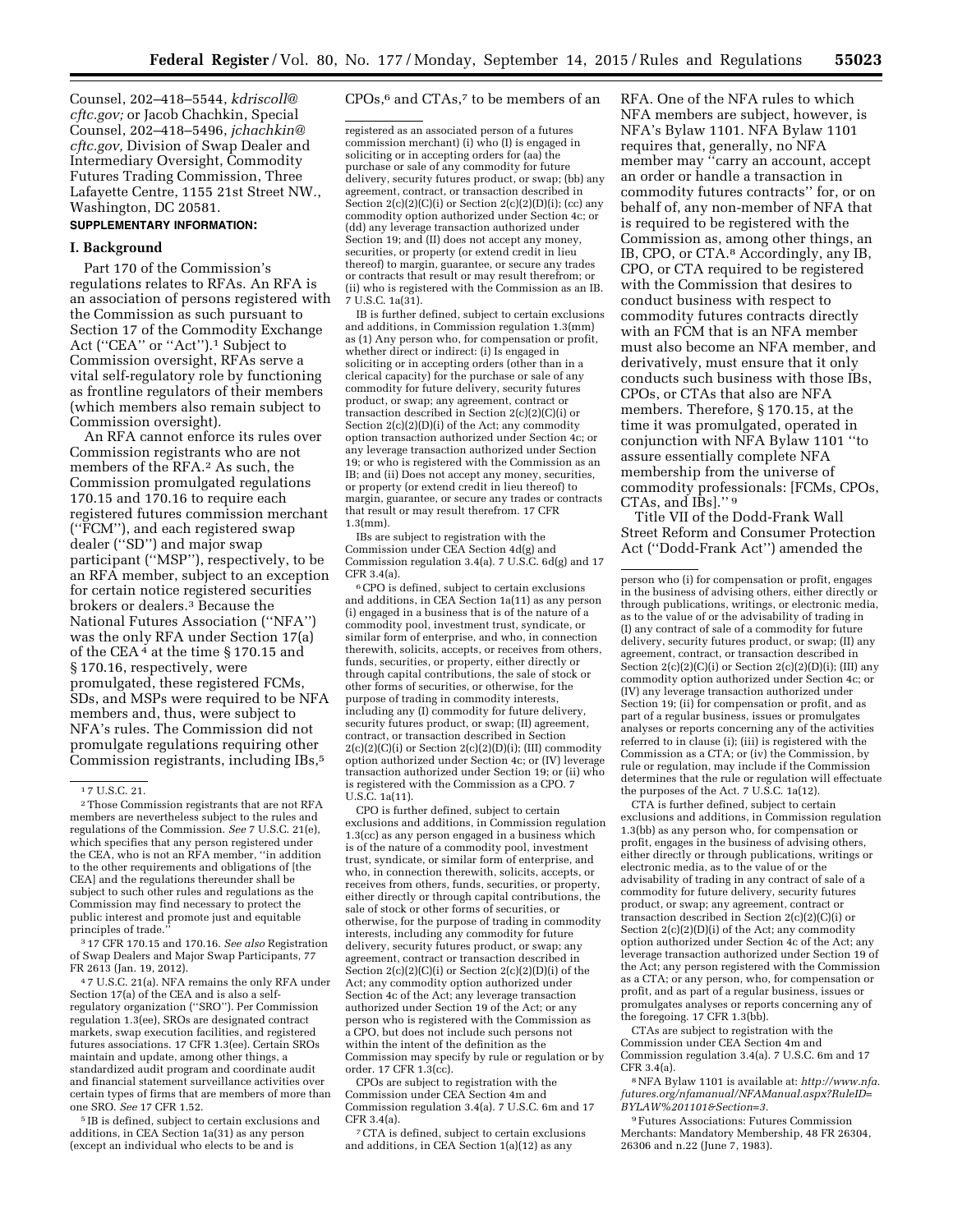CEA to establish a comprehensive new regulatory framework for swaps and security-based swaps.<sup>10</sup> The new regulatory framework provides that, among other things, persons that engage in regulated activity with respect to swaps will be required to register with the Commission as IBs, CPOs, or CTAs, as appropriate. Because of these definitional amendments, the intersection of § 170.15 and NFA Bylaw 1101 no longer assures NFA membership for IBs, CPOs, or CTAs that are required to register with the Commission because, as noted above, NFA Bylaw 1101 relates only to commodity futures contracts.11

#### **II. Proposed Rule**

On November 8, 2013, the Commission proposed to amend part 170 by adding § 170.17, which would, if adopted, have required each IB, CPO, and CTA registered with the Commission to become and remain a member of at least one RFA (''Proposal'').12

In the Proposal, the Commission specifically solicited comments regarding, among other things, the impact of the Proposal on CTAs that are registered with the Commission despite being eligible to rely on the exemption from registration set forth in Commission regulation 4.14(a)(9) (''§ 4.14(a)(9) Exempted CTAs'').13 Regulation 4.14(a)(9) provides that a person is not required to register with the Commission as a CTA if it does not: (i) Direct any client accounts; or (ii) provide commodity trading advice based on, or tailored to, the commodity interest or cash market positions or other circumstances or characteristics of particular clients.14 When the Commission promulgated regulation 4.14(a)(9), it stated that ''[a] CTA exempt under rule 4.14(a)(9) that wishes to apply for registration or retain its

11For example, as noted in the Proposal, currently Commission-registered CTAs, CPOs, and IBs engaging solely in swap-related activities are not captured by the intersection of § 170.15 and NFA Bylaw 1101 and, thus, are not required to be NFA members. As such, these registrants, to the extent that they have not voluntarily become NFA members, are not being supervised in the same manner as Commission registrants engaging in similar activities relating to commodity futures contracts, which registrants are effectively required to be NFA members.

12*See* Membership in a Registered Futures Association, 78 FR 67078 (Nov. 8, 2013). 13 78 FR 67080 (Nov. 8, 2013).

14 17 CFR 4.14(a)(9). This exemption from CTA registration generally pertains to persons only providing advice to the general public, such as in a newsletter, and not to specific clients.

current registration may do so.'' 15 Therefore, CTAs that may avail themselves of the exemption from registration in regulation 4.14(a)(9) may be currently registered with the Commission and may so register in the future.

The comment period for the Proposal ended on January 7, 2014.16 The Commission received two substantive comments in response to the Proposal 17 and, in consideration of those comments, is adopting the Proposal subject to certain changes, as noted below.

# **III. Summary of Comments**

In response to the Proposal, the Commission received two substantive comments, one from NFA and one from James W. Lovely, Esq. ("Lovely").<sup>18</sup> Both comments related to the impact of the Proposal on CTAs. No comments were received in response to the CPO and IB aspects of the Proposal.

## *A. NFA Comment*

NFA supported the Proposal as an appropriate and effective way to require IBs, CPOs, and CTAs engaging in swaps activities that otherwise are not captured by the intersection of NFA Bylaw 1101 or NFA Compliance Rule 2– 36 19 to become and remain NFA members, and comply with the applicable NFA requirements. However, NFA recommended that the Commission exclude § 4.14(a)(9) Exempted CTAs from the Proposal. In support of its position, NFA stated that its existing rules focus primarily on an intermediary's conduct with respect to clients and thus have little applicability

19Clause (d) of NFA Compliance Rule 2–36 applies to forex transactions and requires that no NFA member carry a forex account for, accept a forex order or account from, handle a forex transaction for or on behalf of, receive compensation (directly or indirectly) for forex transactions from, or pay compensation (directly or indirectly) for forex transactions to any nonmember of NFA, or suspended member, that is required to be registered with the Commission as, among other things, an FCM, IB, CPO, or CTA in connection with its forex activities. NFA Compliance Rule 2–36 is available at: *[http://](http://www.nfa.futures.org/nfamanual/NFAManual.aspx?RuleID=RULE%202-36&Section=4) [www.nfa.futures.org/nfamanual/](http://www.nfa.futures.org/nfamanual/NFAManual.aspx?RuleID=RULE%202-36&Section=4) [NFAManual.aspx?RuleID=RULE%202–](http://www.nfa.futures.org/nfamanual/NFAManual.aspx?RuleID=RULE%202-36&Section=4)  [36&Section=4.](http://www.nfa.futures.org/nfamanual/NFAManual.aspx?RuleID=RULE%202-36&Section=4)* 

to CTAs that do not direct client accounts or otherwise exercise discretion (*i.e.,* § 4.14(a)(9) Exempted CTAs).

## *B. Lovely Comment*

Conversely, Lovely generally stated that the Proposal ''while wellintentioned, is ill-founded in many respects'' and argued that the costs associated with further requiring registered CTAs to become and remain RFA members would be disproportionate to any regulatory benefit.

Lovely discussed those CTAs that register with the Commission even though they may not be required to so register (*e.g.,* because they may avail themselves of a registration exception or exclusion provided under Commission regulation 4.14(a) or Sections 1a(12)(B) or 4m(1) of the CEA, respectively). According to Lovely, these CTAs register for legal comfort in light of the ''practical ambiguities around concepts [related to CTA registration requirements] such as 'solely incidental', 'principal business or profession', 'holding out' and 'tailored advice''' but do not have to become NFA members, so long as such CTAs do not manage or exercise discretion over customer accounts or funds.20 He argues that these CTAs' voluntary registration benefits the CFTC and that such persons will likely deregister if the Commission adopts the Proposal.21

Lovely further stated that the CFTC ''significantly underestimates the cost of NFA [membership]'' for these CTAs who are not currently required to become NFA members. He noted that most of such CTAs ''have only incidental involvement with commodity interests'' and, if required to become NFA members, ''would need to retain external legal counsel or compliance consultants to try to ascertain [which NFA rules] apply to their activities and, if so, how to comply with the same.'' Notwithstanding that Lovely argues that many NFA rules are not applicable to such CTAs,22 he estimates that ''external

<sup>10</sup> Dodd-Frank Wall Street Reform and Consumer Protection Act, Pub. L. 111–203, 124 Stat. 1376 (2010).

<sup>15</sup>*See* Exemption from Registration as a Commodity Trading Advisor, 65 FR 12938, 12941 (March 10, 2000).

<sup>16</sup>The Proposal inaccurately stated the comment period ended on January 17, 2014. To reflect the accurate date, the **Federal Register** published a correction that the comment period ended on January 7, 2014. *See* 78 FR 67985 (Nov. 13, 2013). Nonetheless, the Commission considered all comments received by January 17, 2014.

<sup>17</sup>*See [http://comments.cftc.gov/PublicComments/](http://comments.cftc.gov/PublicComments/CommentList.aspx?id=1424)  [CommentList.aspx?id=1424.](http://comments.cftc.gov/PublicComments/CommentList.aspx?id=1424)* 

<sup>18</sup>NFA Comment Letter and James Lovely, Esq. Comment Letter.

<sup>20</sup>Presumably Lovely means that such CTAs would not be captured by the intersection of § 170.15 and NFA Bylaw 1101.

<sup>21</sup> In this regard, Lovely also asserted that if the Commission adopts the Proposal, the First Amendment rights of these CTAs could be jeopardized, and, in some cases, such CTAs may drop their CFTC registration entirely ''in reliance on . . . [their] commercial free speech rights under the U.S. Constitution.''

<sup>22</sup>Lovely provided a non-exhaustive list of what he believes to be inapposite NFA member rules including rules regarding: (1) Account opening, risk disclosure and trading authority; (2) bunched orders and order allocation; (3) suitability or churning security futures products; (4) CTA program and performance disclosure for managed accounts or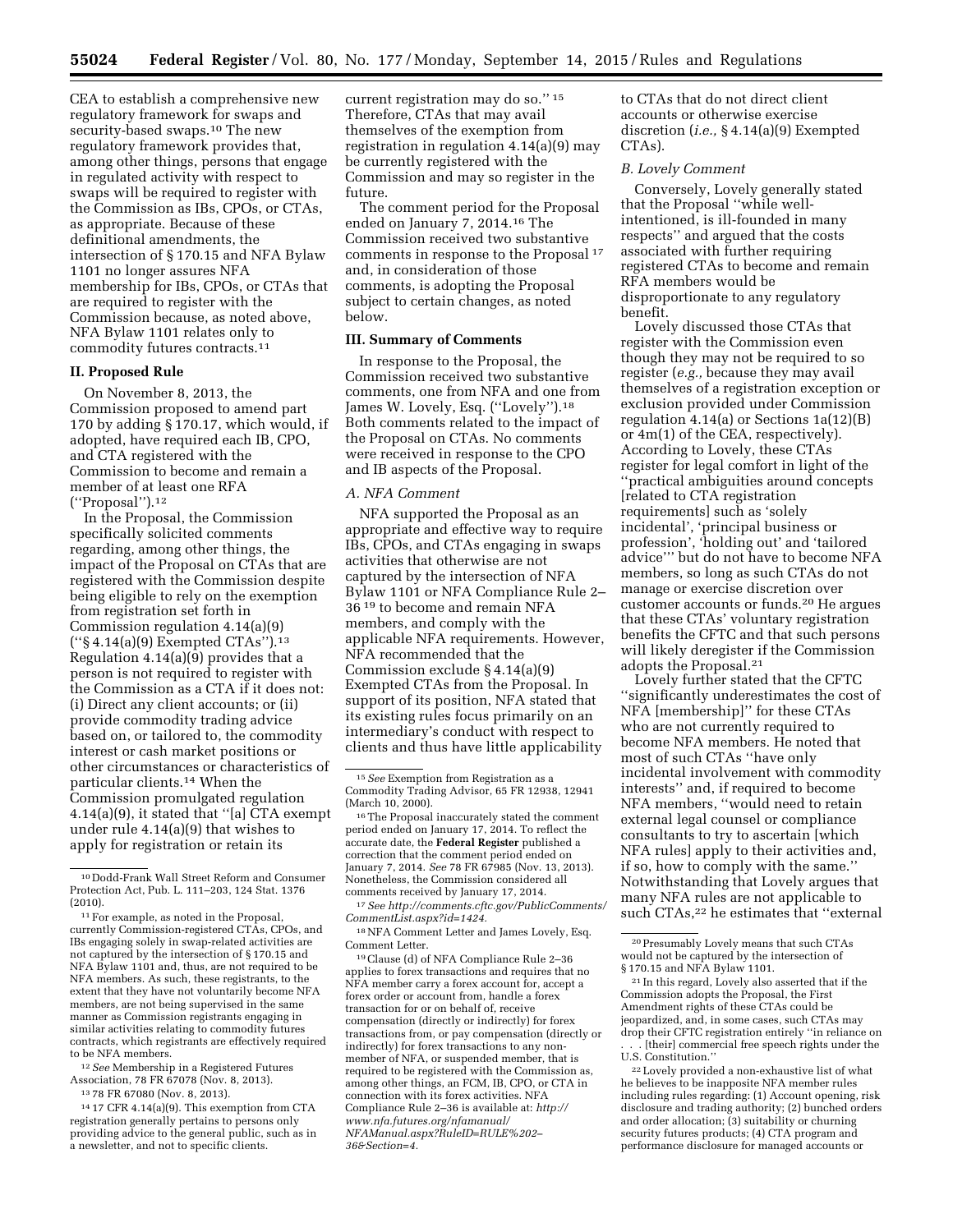legal and compliance assistance . . . could easily cost [such a CTA] \$15,000.00 to \$20,000.00 per year.''

# **IV. Final Rule**

The Commission, in consideration of the comments received by it on the Proposal, is adopting the Proposal but excluding § 4.14(a)(9) Exempted CTAs from the Final Rule.23 The Final Rule will help ensure the integrity of the swaps and futures market and its participants by subjecting all registered IBs, CPOs, and CTAs, except for § 4.14(a)(9) Exempted CTAs, to NFA's developed set of rules and oversight capabilities.24 As such, the Commission believes that the markets are better served, and the public better protected, by having persons subject to the requirements of the Final Rule become RFA members.25

After considering the comments, the Commission is persuaded by Lovely and NFA that NFA's rules have little applicability to § 4.14(a)(9) Exempted CTAs and, thus, there would be little benefit from requiring § 4.14(a)(9) Exempted CTAs to become and remain RFA members.

The Commission, however, is not persuaded that other registered CTAs, regardless of whether such CTAs are required to register with the Commission, should be excluded from the requirements of the Final Rule. Any registered CTA that does not meet the requirements of § 4.14(a)(9) would, by definition, be engaged in either (i) directing client accounts, or (ii) providing commodity trading advice based on, or tailored to, the commodity interest or cash market positions or

 $^{\rm 23}$  Notwithstanding this exclusion, if a person is a § 4.14(a)(9) Exempted CTA and registered as an IB or CPO, then such person shall still be subject to the requirements of the Final Rule in its capacity as a registered IB or CPO, as the case may be.

24The Commission notes that, as a result of the Final Rule, any person not required to register, and not registered, with the CFTC would not subsequently become subject to any NFA-imposed requirement unless such person voluntarily elects to become so registered. Any adverse financial, commercial, or other impact, including the potential chilling effect on free speech, which could result from the Final Rule for such CTAs, could be avoided simply by relying on the proper regulatory exclusion or exemption without having to even incur the cost of filing a notice with the CFTC or NFA.

25This is consistent with the Commission's rationale for § 170.15; that there should be essentially complete NFA membership from the universe of commodity professionals. *See supra* at n.10.

other circumstances or characteristics of particular clients. As noted above, and consistent with § 170.15, the Commission believes that RFA supervision of registered CTAs engaging in these activities is beneficial to the markets and the clients of such CTAs.

In addition, the Commission believes that Lovely's cost estimates are very high for retaining advisors in relation to NFA's rules. Assuming a CTA was to contact an attorney familiar with Commission regulations and NFA rules applicable to CTAs, the Commission believes that determining which NFA rules are applicable to such a CTA would be a routine task that would not take a substantial amount of time.26

Furthermore, with respect to those CTAs that opt into CFTC registration to avoid making determinations as to their activities in relation to their eligibility for the exceptions or exclusions from the CTA registration requirements noted in Lovely's comments, such persons should review available guidance from the Commission and consult with their advisors and Commission staff, as necessary, to determine if registration is required.27

In support of the Final Rule, Section 4p of the CEA authorizes the Commission to ''specify by rules and regulations appropriate standards with respect to training, experience, and such other qualifications as the Commission finds necessary or desirable to insure the fitness of persons required to be registered with the Commission.'' 28

The Final Rule also provides a means for assuring that the purpose of Section 17(m) of the CEA,29 allowing for

27The Commission notes that it is not of the view that making such a definitive determination is impossible or exceedingly difficult, as Lovely's comment suggests. However, the Commission does recognize that, once this determination has been made, and depending on the determination, a Commission registrant may need time to review and possibly reorganize its business in order to ensure its compliance with NFA's rules or undertake the deregistration process, as the case may be. Therefore, the Commission is providing the extended compliance period described in the **DATES** section above.

28 7 U.S.C. 6p. Also, Section 8a(5) of the CEA authorizes the Commission ''to make and promulgate such rules and regulations as, in the judgment of the Commission, are reasonably necessary to effectuate any of the provisions or to accomplish any of the purposes'' of the CEA. 29 7 U.S.C. 21(m).

compulsory RFA membership, is achieved.30 The Commission believes that the Final Rule is reasonably necessary and desirable to effectuate comprehensive and effective market oversight by NFA in its capacity as an SRO. As the only RFA, NFA serves as the frontline regulator of its members, subject to Commission oversight. Without such mandatory membership in NFA or another RFA, effective implementation of the programs required by Section 17 of the CEA and NFA's self-regulatory programs could be impeded.31

In summary, by mandating RFA membership by each registered IB, CPO, and CTA, except § 4.14(a)(9) Exempted CTAs, the Final Rule enables the Commission to further ensure the fitness, and provide for direct NFA oversight, of these Commission registrants.

### **V. Administrative Compliance**

## *A. Paperwork Reduction Act*

The Paperwork Reduction Act of 1995 (''PRA'') 32 imposes certain requirements on Federal agencies, including the Commission, in connection with their conducting or sponsoring any collection of information, as defined by the PRA. An agency may not conduct or sponsor, and a registered entity is not required to respond to, a collection of information unless it displays a currently valid control number by the Office of Management and Budget (''OMB'').

In connection with the Proposal, the Commission anticipated that, if adopted, the Final Rule would simply require an amendment to the number of respondents included in OMB Collection 3038–0023.33 The basis for this preliminary finding was that, at the time of the Proposal, NFA had indicated that certain CPOs, CTAs, and IBs were registered with the Commission, but not NFA members. Therefore, because registration and membership require the filing of Form 7–R, the Commission initially believed these respondents' paperwork burden would have been affected by the Proposal.

As discussed above, the Final Rule does not require IBs, CPOs, or CTAs to

33*See* OMB Control No. 3038–0023, *[http://](http://www.reginfo.gov/public/do/PRAOMBHistory?ombControlNumber=3038-0023) [www.reginfo.gov/public/do/](http://www.reginfo.gov/public/do/PRAOMBHistory?ombControlNumber=3038-0023)*

*[PRAOMBHistory?ombControlNumber=3038-0023.](http://www.reginfo.gov/public/do/PRAOMBHistory?ombControlNumber=3038-0023)* 

pools; (5) solicitation and execution of customer orders; (6) disaster recovery protocols (other than in connection with CFTC mandated record retention); (7) trading programs, performance and related promotional materials; (8) anti-money laundering; and (9) quarterly reporting of assets under management, trading programs, performance, carrying brokers and the like.

<sup>26</sup>As noted above, Lovely himself refers to many of these rules as ''inapposite.'' Such a description belies Lovely's argument that any substantial legal review would be required to determine whether NFA rules would apply to one of the CTAs about which Lovely comments.

Moreover, the Commission believes the costs of compliance review in subsequent years would be significantly less than the initial review costs, because it is likely that only the changes to NFA rules that took place during the prior year would need to be considered.

<sup>30</sup>*See* Futures Associations: Futures Commission Merchants: Mandatory Membership, 48 FR 26304

 $31$  The Commission notes that in addition to the authority discussed herein, as noted previously, CPOs and CTAs are subject to registration with the Commission under Section 4m of the CEA, and IBs are subject to such registration under Section 4d(g) of the CEA. 7 U.S.C. 6m and 6d(g).

<sup>32</sup> 44 U.S.C. 3501 *et seq.*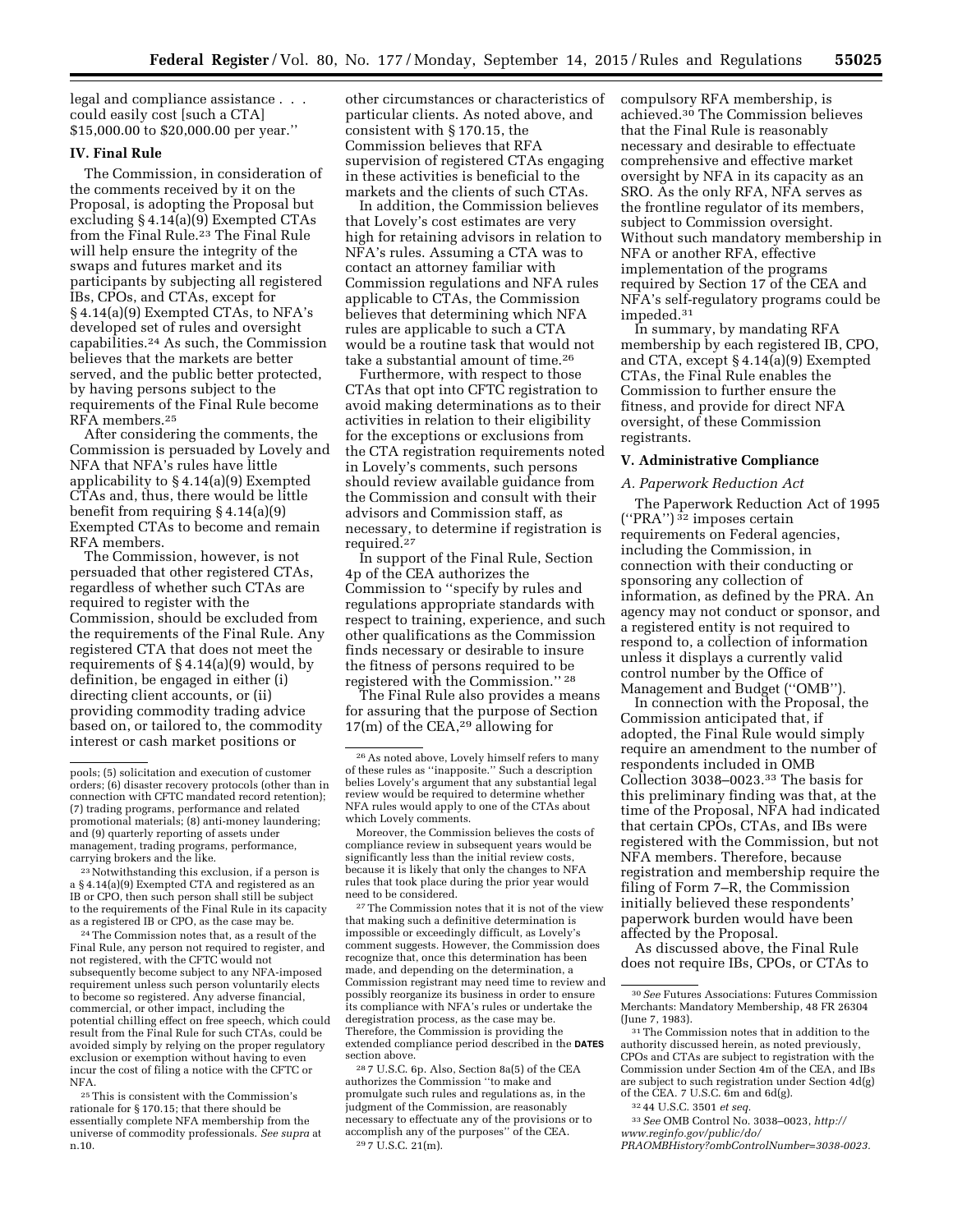*register* with the Commission. Rather, the Final Rule only requires that certain of such persons that register with the Commission *become and remain an NFA member.* To indicate NFA membership an applicant needs to ''check a box'' on Form 7–R.34 Current OMB Collection 3038–0023 captures the burdens associated with the registration process for these persons, including the filing of and updating of Form 7–R for registration purposes. Therefore, to comply with the Final Rule, such registrants that are not NFA members, would be required to ''check-the-box'' on Form 7–R indicating their status as an NFA member.

Accordingly, because the burden associated with updating Form 7–R is currently captured in OMB Collection 3038–0023, and those persons who are directly impacted by the Final Rule are either currently registered with the Commission (*i.e.,* have already filed a Form 7–R) or will be required to file a Form 7–R in connection with their registration with the Commission, no adjustment is necessary to take into account the number of Commission registrants who will have to become NFA members as a result of the Final Rule. Further, the Commission believes the additional burden of ''checking the box'' on Form 7–R to be nonsubstantive. Therefore, upon further review and for the reasons stated above, the Final Rule does not require amending existing OMB Collection 3038–0023.35

## *B. Regulatory Flexibility Act*

The Regulatory Flexibility Act 36 requires federal agencies, in promulgating regulations, to consider the impact of those regulations on small entities. In the Proposal, the Commission certified that the Proposal would not have a significant economic impact on a substantial number of small entities.

#### 1. CPOs

The Commission has previously determined that CPOs are not small entities for purposes of the Regulatory

36 5 U.S.C. 601 *et seq.* 

Flexibility Act.37 Accordingly, the Chairman, on behalf of the Commission, hereby certifies pursuant to 5 U.S.C. 605(b) that the Final Rule will not have a significant economic impact on a substantial number of small entities with respect to CPOs.

## 2. IBs and CTAs

The Commission has previously determined to evaluate within the context of a particular rule proposal whether all or some IBs or CTAs should be considered to be small entities and, if so, to analyze the economic impact on them of any such rule.38

Since there may be some small entities that are IBs or CTAs and would be required to become NFA members, the Commission has considered whether this rulemaking would have a significant economic impact on these entities.

The Final Rule requires all IBs and CTAs, except § 4.14(a)(9) Exempt CTAs, who register with the Commission to become RFA members. This would require such IBs and CTAs to pay membership dues, ''check a box'' on Form 7–R, and ensure that they are prepared for an NFA audit.39 As noted in the Proposal, the Commission is of the view that any costs associated with preparing for an audit by the NFA should not be substantially different from, or significantly exceed, the costs associated with preparing for an audit by the Commission, which every registered person would already be responsible to do.40 Moreover, because the Final Rule only pertains to Commission Registrants, any audit related costs incident to NFA membership would be negligible, and should not have a significant economic impact on IBs or CTAs that may be

39*See* 78 FR 67083 (Nov. 8, 2013). As stated in the booklet titled ''NFA Regulatory Requirements: For FCMs, IBs, CPOs, and CTAs,'' NFA audits have two major objectives: (1) To determine whether the firm is maintaining records in accordance with NFA rules and applicable CFTC regulations; and (2) to ensure that the firm is being operated in a professional manner and that customers are protected against unscrupulous activities and fraudulent or high-pressure sales practices.

40As noted above, the Commission believes that many of the recordkeeping obligations associated with preparing for an NFA audit are already required for Commission registrants. Moreover, given the average periodicity for NFA audits, the magnitude of annual audit-related costs is limited.

small entities. The Commission also stated its preliminary belief that NFA membership would impose few additional compliance costs on affected entities, because these entities are already subject to the majority of regulations that NFA enforces, whether or not they are NFA members. The Commission specifically requested comment on any additional compliance costs beyond those an entity would face as a result of it being registered with the Commission.

# a. Comments on Costs to CTAs

In response to the Proposal, a comment from Lovely stated that most CTAs that opt into CFTC registration and do not manage or exercise discretion over customer accounts or funds are ''small or one-person operations or may have only incidental involvement with commodity interests.'' Further, Lovely asserts that, although many of NFA's rules are not relevant to such CTAs, the Commission understates the cost of required NFA membership, including that the costs to these CTAs of reviewing and complying with such rules would be approximately \$15,000 to \$20,000 annually.

As discussed above, the Commission believes that Lovely's compliance cost estimates are very high. Rather, the Commission believes that the costs faced by a CTA would, at most, be approximately \$2,950 in the first year and \$1,476 in subsequent years.41 The Commission does not believe that these amounts plus the \$750 membership dues required of all NFA members that are CTAs, results in an unreasonable burden on any CTAs (including those that may be small entities under the Regulatory Flexibility Act).42 Further, as

42Assuming that IBs would face similar compliance costs as CTAs, the Commission does not believe that these costs result in an unreasonable burden on any IBs (including those that may be small entities under the Regulatory Flexibility Act). Further, as of June 30, 2015, all registered IBs that are not members of NFA are pending withdrawal of their Commission registration. Accordingly, the Commission believes that no currently registered IBs will be impacted by this rule.

<sup>34</sup>The Commission has designated NFA to receive Form 7–R submissions on its behalf. The Commission notes that application for NFA membership is incorporated in Form 7–R.

<sup>35</sup>The Commission further believes that many Commission registrants' recordkeeping obligations associated with preparing for an NFA audit are already covered by other OMB control numbers. For example, §§ 4.23 and 4.33 of the Commission's regulations are recordkeeping requirements associated with registered CPOs and CTAs, respectively, which are covered by OMB control number 3038–0005.

<sup>37</sup>Policy Statement and Establishment of Definitions of ''Small Entities'' for Purposes of the Regulatory Flexibility Act, 47 FR 18618, 18619 (Apr. 30, 1982).

<sup>38</sup>*See,* with respect to CTAs, 47 FR at 18620 (Apr. 30, 1982); and *see,* with respect to IBs, Introducing Brokers and Associated Persons of Introducing Brokers, Commodity Trading Advisors and Commodity Pool Operators; Registration and Other Regulatory Requirements, 48 FR 35276 (Aug. 3, 1983).

<sup>41</sup>This estimate is based on the following labor estimates for this determination: for the first year, 6 hours of an attorney; in subsequent years, 3 hours of an attorney, in each case at approximately \$492.21/hour. The estimate of the hourly cost is from the Securities Industry and Financial Markets Association's Report on Management and Professional Earnings in the Securities Industry— 2013, modified by CFTC staff to account for an 1800-hour work-year and multiplied by 5.35 to account for firm size, employee benefits, and overhead. The Commission believes that the use of this multiplier is appropriate here because the Commission is assuming that persons retain outside advisors to assist in complying with NFA rules. The Commission rounds to two significant digits.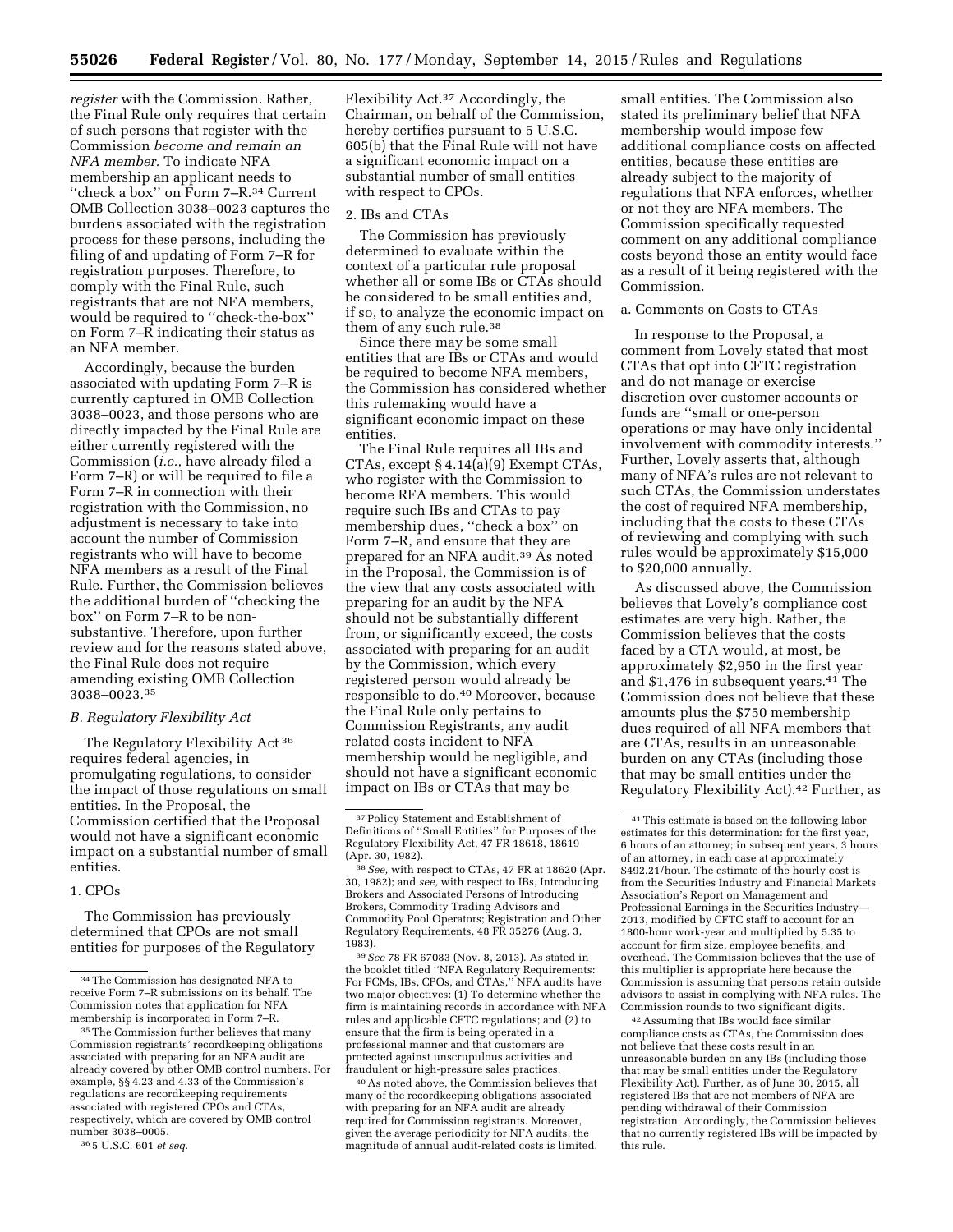discussed above, § 4.14(a)(9) Exempted CTAs (*i.e.,* those CTAs that neither manage nor exercise discretion over customer accounts or funds and that do provide clients advice described in § 4.14(a)(9)(ii)) will not be required to become or remain RFA members pursuant to the Final Rule and, thus, will not face any compliance costs from the Final Rule.

### b. Commission Determination

Accordingly, for the reasons stated above, the Commission believes that the Final Rule will not have a significant economic impact on a substantial number of small entities. Therefore, the Chairman, on behalf of the Commission, hereby certifies, pursuant to 5 U.S.C. 605(b), that the Final Rule being published today by this **Federal Register** release will not have a significant economic impact on a substantial number of small entities.

### *C. Considerations of Costs and Benefits*

Section 15(a) of the CEA requires the Commission to consider the costs and benefits of its actions before promulgating a regulation under the CEA or issuing an order. Section 15(a) further specifies that the costs and benefits shall be evaluated in light of the following five broad areas of market and public concern: (1) Protection of market participants and the public; (2) efficiency, competitiveness, and financial integrity of futures markets; (3) price discovery; (4) sound risk management practices; and (5) other public interest considerations. The Commission considers the costs and benefits resulting from its discretionary determinations with respect to the section 15(a) factors.

# 1. Background

As discussed above, the Dodd-Frank Act amended the CEA to establish a comprehensive new regulatory framework for swaps markets and, in doing so, required IBs, CPOs, and CTAs acting in relation to swaps to register with the Commission. These newly registered persons, however, are not currently required to become NFA members because, as discussed above,

they are not captured by the intersection of § 170.15 and NFA Bylaw 1101.

NFA cannot enforce its rules over Commission registrants who do not become NFA members, including IBs, CPOs, and CTAs active solely in relation to swap transactions, which are not currently required to become NFA members. Thus, the Final Rule requires registered IBs, CPOs, and CTAs, except § 4.14(a)(9) Exempted CTAs, to become NFA members similarly to how § 170.15 presently requires FCMs to become NFA members and how § 170.16 requires the same of SDs and MSPs. In conjunction with §§ 170.15 and 170.16, the Commission is intending to create an oversight regime that ensures more consistent treatment of its registered intermediaries. The Commission believes that the Final Rule is reasonably necessary to ensure the fitness and comprehensive regulation and appropriate oversight of such persons.

In assessing the costs and benefits of the Final Rule, the Commission employs a status quo baseline. The Commission analyzes the cost and benefit to those registered persons that, but for the Final Rule, would not have to become RFA members. As of June 30, 2015, the following numbers of Commission registered IBs, CPOs, and CTAs (registered in the below categories) were not NFA members (''Non-member Registrants''): 43

| Registration category                                                  | Non-member<br>registrants  |
|------------------------------------------------------------------------|----------------------------|
| CPO only<br>CTA only<br>IB & CPO<br>IB & CTA<br>CTA & CPO<br>FCM & CPO | 21<br>61<br>573<br>2<br>41 |
| Total                                                                  |                            |

Of these Non-member Registrants, however, approximately 138 are pending withdrawal of their Commission registration. The Commission is assuming that these Nonmember Registrants will withdraw their registration and, thus, will not be impacted by the Final Rule. In addition, only approximately one percent of the Non-member Registrants registered solely as CTAs reported to the Commission in the most recent reporting cycle that they had directed

client accounts.44 As such, the Commission believes that many of the Non-member Registrants registered solely as CTAs will be § 4.14(a)(9) Exempted CTAs and, thus, will not be required to comply with the Final Rule.45 Accordingly, the Commission estimates that 296 46 persons registered with the CFTC as a CPO, CTA, or IB will be required to become and remain NFA members as a result of the Final Rule.47

Because at this time the Commission cannot reasonably estimate the number of Non-member Registrants that may deregister with the Commission as a result of the Final Rule, the Commission is assuming that no Non-member Registrants will deregister as a result of the Final Rule. The Commission believes that this will lead to an overstatement of the compliance costs relating to the Final Rule.

#### 2. Costs

## a. Costs to IBs, CPOs, and CTAs

As discussed above, the process for a Non-member Registrant to become an NFA member amounts to checking a box on the CFTC registration form and updating some contact information. Thus, the Commission believes the cost of filing for membership to be nonsubstantive.<sup>48</sup>

Affected persons are also subject to certain membership fees. NFA imposes initial membership dues and annual membership dues for IBs, CPOs, and CTAs. Currently, such initial membership dues are \$750 for the first year, and the annual dues to maintain membership are \$750 per year

45For purposes of its analysis, the Commission is assuming that approximately half of the 573 Nonmember Registrants registered solely as CTAs (286 Non-member Registrants) will be § 4.14(a)(9) Exempted CTAs and will not be required to comply with the Final Rule, and 20 of these 286 Nonmember Registrants will be pending withdrawal of their Commission registration.

46To arrive at the estimate, the 700 figure was reduced by the sum of (i) 138 (the Non-member Registrants whose withdrawal from Commission registration is pending) and (ii) 266 (the Nonmember Registrants that the Commission assumes will be § 4.14(a)(9) Exempted CTAs net of those pending withdrawal, as described above).

47For purposes of assessing the costs of this rule, the Commission is assuming that no Non-member Registrant is, absent the Final Rule, required to be an NFA member.

48*See* Form 7–R, *[http://www.nfa.futures.org/](http://www.nfa.futures.org/NFA-registration/templates-and-forms/form7-r.HTML) [NFA-registration/templates-and-forms/form7](http://www.nfa.futures.org/NFA-registration/templates-and-forms/form7-r.HTML)  [r.HTML.](http://www.nfa.futures.org/NFA-registration/templates-and-forms/form7-r.HTML)* Applications forms for NFA membership and Associate membership are incorporated in Forms 7–R and 8–R. *See* NFA Membership and Dues, *[http://www.nfa.futures.org/NFA-registration/](http://www.nfa.futures.org/NFA-registration/NFA-membership-and-dues.HTML) [NFA-membership-and-dues.HTML.](http://www.nfa.futures.org/NFA-registration/NFA-membership-and-dues.HTML)* 

The Commission also notes that, pursuant to Section 17(d) of the Act, each CTA or IB that is registered with the Commission, but not an RFA member is required to ''. . . pay to the Commission such reasonable fees and charges [established by the Commission] as may be necessary to defray the costs of additional regulatory duties required to be performed by the Commission because such person is not a member of an [RFA].'' 7 U.S.C. 21(d). The Commission has not yet established any such fees or charges, but noted in the release for § 170.15 that these charges are likely to be greater than the costs attendant to RFA membership. *See* 48 FR at 26311.

<sup>43</sup>*See* NFA's daily directory of CFTC Registrants and Members available at: *[http://](http://www.nfa.futures.org/NFA-registration/NFA-directories.HTML) [www.nfa.futures.org/NFA-registration/NFA](http://www.nfa.futures.org/NFA-registration/NFA-directories.HTML)[directories.HTML.](http://www.nfa.futures.org/NFA-registration/NFA-directories.HTML)* 

<sup>44</sup>The Commission is assuming that all Nonmember Registrants registered solely as CTAs have reported to the Commission the amount of assets they have directed, if any.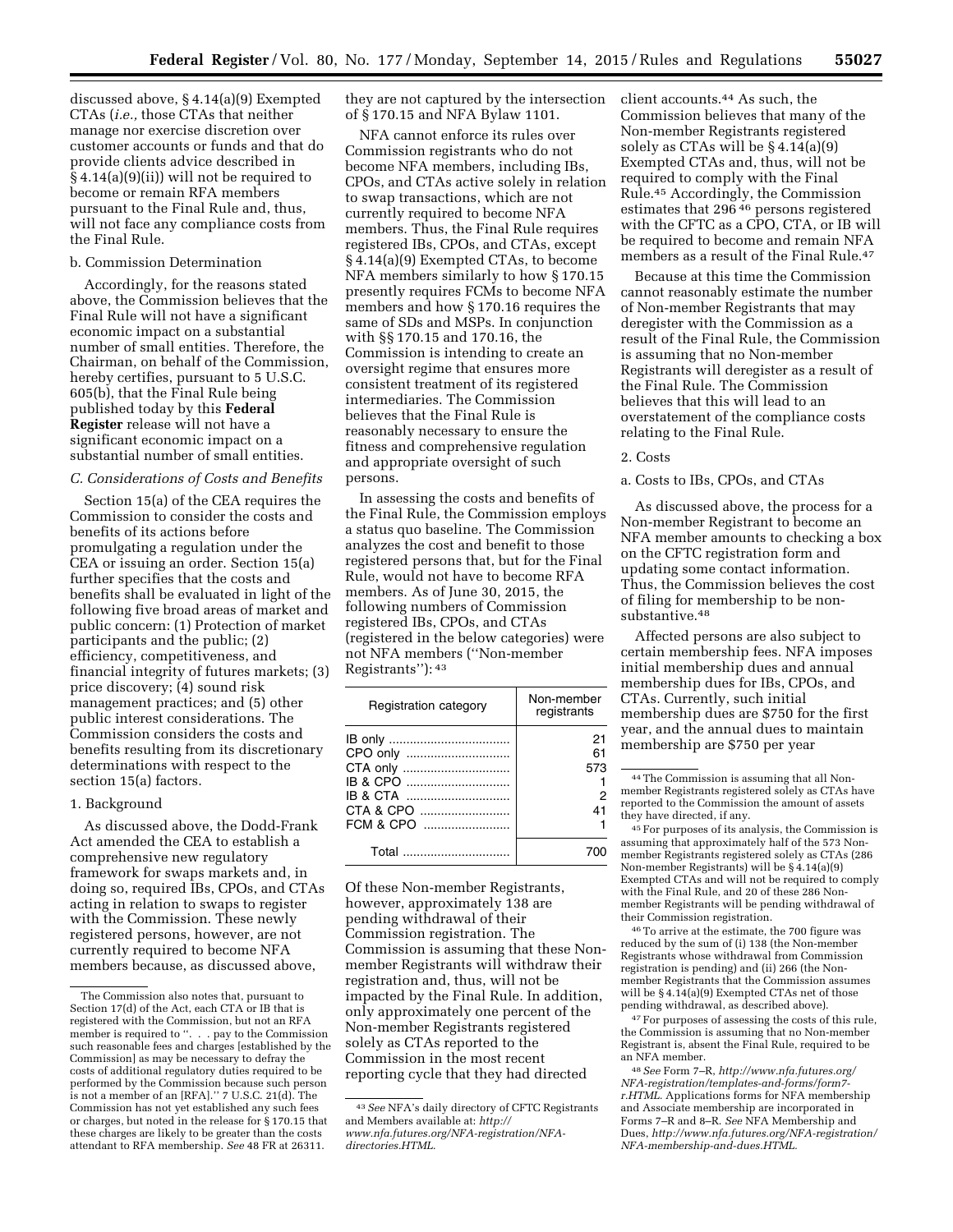thereafter.49 Thus, the 296 affected Nonmember Registrants, in the aggregate, will incur an initial and ongoing annual registration/membership cost of approximately \$222,000.50

The Commission agrees with Lovely that the Final Rule will also impose certain compliance costs on affected Non-member Registrants. However, as noted above, the Commission believes that, given the existing requirements imposed on such registrants, the compliance costs of becoming an NFA member and complying with NFA's rules (including preparing for an audit by NFA) will be partially offset by the costs already incurred by these registrants (*i.e.,* the costs associated with complying with Commission regulations and preparing for examinations by the Commission). In that regard, as discussed above, the Commission disagrees with Lovely's cost estimates and estimates that an affected registrant may, at most, face additional compliance costs of approximately \$2,950 initially and \$1,476 in subsequent years, equating to an industry total of \$873,200 in the first year and \$436,896 in subsequent years,51 plus the indirect costs of the periodic audits. The Commission cannot reasonably provide an exact estimate of these costs due to the idiosyncratic nature of the indirect costs incurred.52

#### b. Other Market Costs

In addition to the direct costs to Commission Registrants, the Commission considered other costs to the markets of the Final Rule. In particular, the Commission considered the impact the Final Rule will have on IBs, CPOs, and CTAs (i) election to not register with the Commission and (ii) optional deregistration, in each case, where such persons are not required to be registered with the Commission. Further, the Commission considered that the requirements of the Final Rule may cause fewer persons to elect to

52 The Commission also considered that, in addition to the Non-member Registrants discussed above, the Final Rule will cause future persons registering with the Commission as IBs, CPOs, and CTAs because of their activities in relation to swaps to incur additional costs similar to those described above. The Commission expects that many persons will apply for registration under the Commission's swaps market regime in such capacities, but the Commission is not able to accurately estimate the exact number of new Commission registrants that will do so and, thus, be affected by the Final Rule.

become IBs, CPOs, and CTAs because of the added burden of being an RFA member. The Commission is unable to estimate accurately how many IBs, CPOs, and CTAs will deregister with the Commission or elect not to so register in the future, or how many persons will choose to not become such an intermediary, in each case, as a result of the Final Rule. Further, the Commission believes that if a market participant has chosen not to register with the Commission, the costs incurred by that participant for not registering would be less than the costs that would have been incurred to register. Otherwise, the market participant would likely have chosen to register instead. However, the Commission cannot make a more accurate determination of costs beyond this overestimate without knowing more specifics about a particular market participant.

c. Consideration of the Proposal as an Alternative to the Final Rule

The Commission believes the costs in a. and b. above, respectively, are reduced from those that would have resulted had the Proposal been adopted without modification (the Proposal would have required each registered IB, CPO, and CTA, without exception, to become and remain a member of an RFA), because the Commission has excepted § 4.14(a)(9) Exempted CTAs from the requirements of the Final Rule. This exclusion limits the Commission's ability to oversee these persons through delegation to an RFA; however, the Commission has determined that this reduction in the Commission's oversight abilities is reasonable in light of the burden that the Proposal would otherwise impose on § 4.14(a)(9) Exempted CTAs and the markets. The Commission further notes that, as discussed above, § 4.14(a)(9) Exempted CTAs that are not RFA members are still subject to the Commission's rules and regulations.

3. Benefits

The Final Rule enables the Commission to (i) carry out its obligations pursuant to Section 17 of the CEA to delegate certain oversight responsibility for intermediaries, including IBs, CPOs, and CTAs, to an RFA, and (ii) ensure the fitness of its registrants as described under Section 4p of the CEA. The Commission believes that by requiring RFA membership, the Final Rule results in a more efficient deployment of agency resources which would otherwise have to be used to oversee these registrants who would, without the Final Rule, not be overseen by an RFA. Further, the

Commission believes that the Final Rule enables NFA to apply its experience as a SRO to oversee and ensure the fitness of all registered IBs, CPOs, and CTAs, except § 4.14(a)(9) Exempt CTAs. The markets and the public will benefit from NFA's developed set of rules and oversight capabilities to ensure the integrity of the swaps market and its participants.

## 4. Section 15(a) Factors

The Commission requested comment on all aspects of the Section 15(a) factors. Except as discussed above, the Commission did not receive any comments relating to costs and benefits of the Final Rule.

Section 15(a) of the CEA requires the Commission to consider the effects of its actions in light of the following five factors:

a. Protection of Market Participants and the Public

The Final Rule will protect the public by ensuring that registered IBs, CPOs, and CTAs, except § 4.14(a)(9) Exempt CTAs, are subject to the same level of comprehensive NFA oversight.

b. Efficiency, Competitiveness, and Financial Integrity of Markets

The Final Rule ensures that all registered IBs, CPOs, and CTAs, except § 4.14(a)(9) Exempt CTAs, are subject to a similar level of oversight and regulatory responsibility. In so doing, the Commission believes the integrity of markets is enhanced. Furthermore, the Commission also believes that the Final Rule will promote public confidence in the integrity of derivatives markets by ensuring consistent and adequate regulation and oversight of registered IBs, CPOs, and CTAs, except § 4.14(a)(9) Exempt CTAs.

#### c. Price Discovery

The Commission has not identified an impact on price discovery as a result of the Final Rule.

#### d. Sound Risk Management

The Commission has not identified an impact on the risk management decisions of market participants as a result of the Final Rule.

### e. Other Public Interest Considerations

The Commission has not identified an impact on other public interest considerations as a result of the Final Rule.

## **List of Subjects in 17 CFR Part 170**

Authority delegations (Government agencies), Commodity futures, Membership in a Registered Futures

<sup>49</sup>*See* NFA Membership and Dues, *[http://](http://www.nfa.futures.org/NFA-registration/NFA-membership-and-dues.HTML) [www.nfa.futures.org/NFA-registration/NFA](http://www.nfa.futures.org/NFA-registration/NFA-membership-and-dues.HTML)[membership-and-dues.HTML.](http://www.nfa.futures.org/NFA-registration/NFA-membership-and-dues.HTML)* 

<sup>50</sup>To arrive at the monetary estimate, the 296 figure was multiplied by the \$750.00 per-person

 $51$  To arrive at the monetary estimate, the 296 figure was multiplied by the estimated per-person